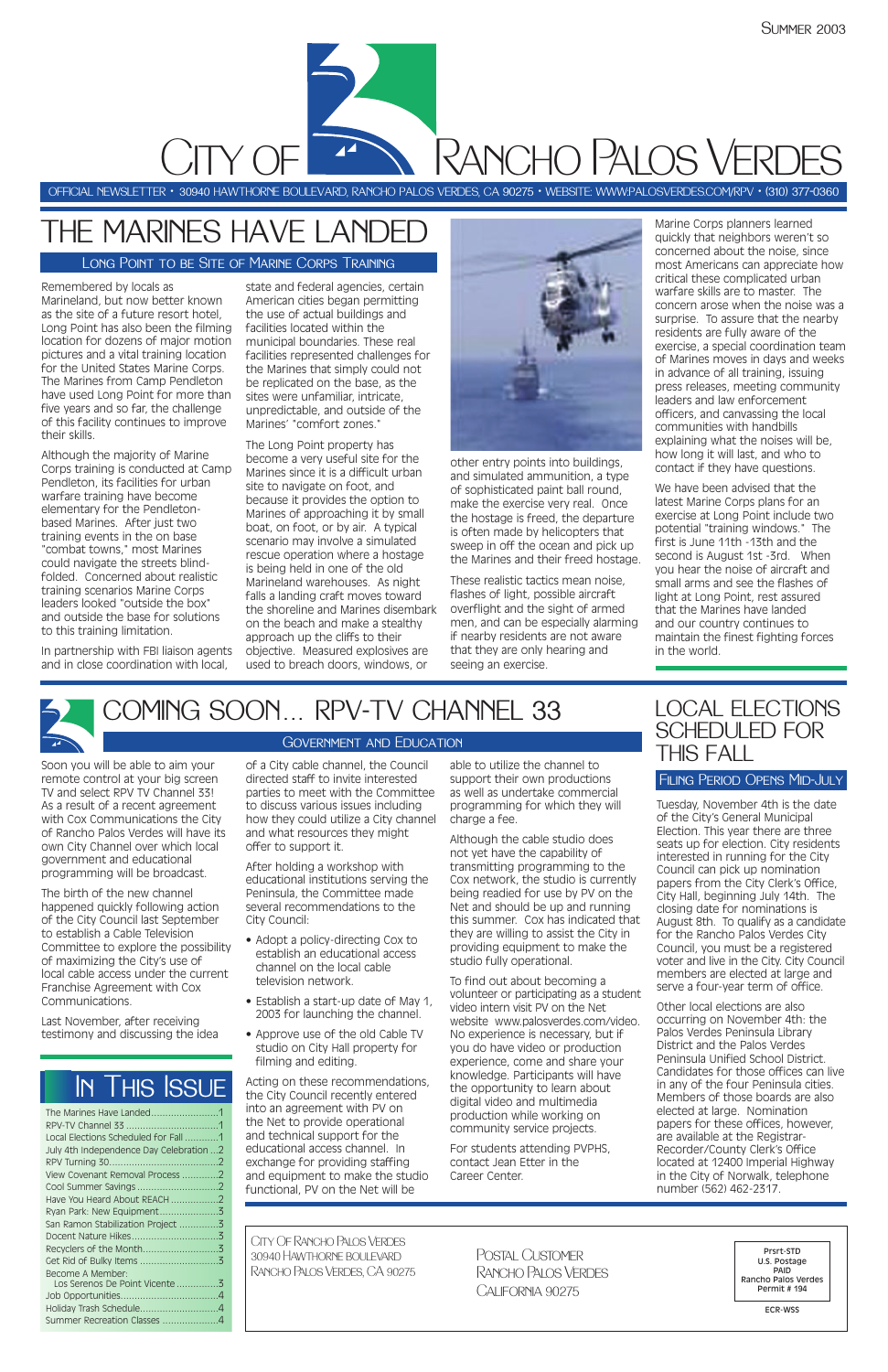The City's View Protection Ordinance requires applicants of certain construction projects to subject their property to a foliage analysis to determine if their trees are violating the view ordinance by significantly impairing a neighbor's view. Shortly after the View Protection Ordinance was adopted in 1989, construction applicants were given an option of subjecting their property to a foliage analysis or agreeing to record a covenant on their property that promised to maintain their trees so they would not significantly impair the view from other properties. In 1996, the City discontinued this covenant option; however, during the time this option was available (1990 – 1996) approximately 900 covenants were recorded on properties.

Last year, the City Council considered the request of a property owner to remove one of these recorded covenants. The Council agreed to this removal because the property would still be subject to the View Protection Ordinance. At that time, the Council also agreed to establish a procedure for dealing with future requests for removal on a case-by-case basis. The procedure established allows staff to remove a recorded covenant if requested by a property owner, and if the following conditions are met:

- 1) All individuals who own title to the property sign the written request.
- 2) A trust deposit fee is submitted to cover the cost of processing the covenant removal request.
- 3) The covenant that is being removed resulted from an over-the-counter approval pursuant to the "Removal of Foliage as Condition of Permit Issuance" provisions of the View Ordinance, as opposed to a

covenant that was recorded as a result of a condition of approval of a discretionary decision.

- 4) It is determined that no significant view impairing foliage, which exceeds sixteen (16) feet or the ridgeline, whichever is lower, exists on the property, or if such significant view impairing foliage does exist, it is removed and/or trimmed, as directed by City Staff, prior to the removal of the covenant.
- 5) A "Notice of Termination of Covenant" is executed by the Director of Planning, Building and Code Enforcement and the City Clerk, which contains the notarized signatures of all the individuals who own title to the property, and is recorded by the County Registrar-Recorders Office.

It should be emphasized that the removal of a covenant will not occur until a foliage analysis is performed to determine if the subject property contains any significant view impairing foliage, which exceeds sixteen feet or the ridgeline, whichever is lower and if such significant view impairing foliage does exist, it is removed and/or trimmed, as directed by City staff. This is the action that would have occurred, as dictated by the View Ordinance, if the covenant option was not available between 1990 and 1996.

If you would like more information about the View Covenant Removal process, would like to know if a View Covenant was recorded on your property, or would like to file a View Covenant Removal request, please contact a planner in the City's Planning, Building and Code Enforcement Department either by phone 310-544-5228 or email planning@rpv.com.

### **SUMMER 2003** JULY 4TH INDEPENDENCE DAY CELEBRATION

PETTING ZOO, PONY RIDES and Dog Acts



### MARK YOUR CALENDARS! RPV IS TURNING 30

## VIEW COVENANT REMOVAL PROCESS

### ORDINANCE STILL PROTECTS VIEWS

Camping adventures, dance lessons, cooking, musical expression, theme parks and more! The City's Recreation and Parks Department coordinates REACH, a program providing recreation activities for youth and young adults with developmental disabilities. Throughout the year REACH offers a variety of challenging and diverse programs that promote social interaction, physical fitness, independent living and community assimilation. The REACH program is small in numbers and BIG on fun. Activities are usually held Monday and Wednesday evenings, and also during the day on weekends to accommodate school and work schedules. REACH also offers camps, dances, and special events as well as opportunities to participate in community service activities. REACH does not charge membership fees and participants pay for only those activities that they enroll in. The cost for most activities range from \$6 to \$25.

On Monday evenings, REACH meets at Ryan Park. Activities include preparing and eating dinner together, lively discussions, arts and crafts, sports, music therapy or exercise. Recently, participants created a giant, six-foot burrito.

Wednesday evenings include outings to local restaurants and activities such as bowling, miniature golfing or attendance at musical performances. Weekend events include a variety of all-day adventures such as excursions to theme parks, sporting and cultural events, and trips to Palm Springs, San Diego or Santa Barbara.

If you are Interested in learning more about REACH or if you know someone who may benefit from this program, call 310-544-5266 and ask to be added to our mailing list! REACH out and make friends and have fun!



# HAVE YOU HEARD ABOUT REACH?

Join us on July 4th for the City's Annual Independence Day Celebration held at RPV City Hall, 30940 Hawthorne Boulevard. Festivities begin at 11:00 a.m. with nonstop excitement until 5:00 p.m.

Bring your family and friends and listen to live music performed by Sweet Surrender and the Palos Verdes Symphonic Band. Shop in the arts and crafts area and visit the midway, featuring a variety of rides and games for all ages. Take a helicopter ride and get a bird's-eye view of our City's dramatic coastline.

Enter the pie-eating and hula-hoop contests to test your speed and skill. For sheer entertainment, take in the Jim Gamble puppet show. Get to know more about your community by visiting the information booths sponsored by local civic organizations. Visit the petting zoo, ride one of the ponies, and watch the dog acts and obedience demonstrations.

Admission to the celebration is free. Complimentary shuttle service will be provided along Hawthorne Boulevard between Ralphs Market and RPV City Hall. On-site parking will be available for \$2 per vehicle.



As reported in the Fall 2002 newsletter, the City will celebrate its 30th anniversary of incorporation on September 7, 2003. Earlier this year, to help plan and organize the celebration, the City formed a 30th Anniversary Committee consisting of two City councilmembers. Also serving on the committee, are ten enthusiastic and talented resident volunteers and several City staff members. Preparations are now well underway and the committee is currently planning two exciting events to commemorate the City's 30th birthday:

Community Barbecue and Picnic Saturday, September 6, 2003 Upper Point Vicente Park & Civic Center

Join us for a day filled with family games and activities, music and good food. The theme will be "Rancho Palos Verdes Through the Decades" with a fond look back at where we have been in the last 30 years and the promising future.

Formal Dinner and Dance Friday, October 17, 2003 Los Verdes Country Club

Enjoy an elegant evening of dining, dancing, admiring the stunning view and toasting the City's birthday. The theme will be "The Land and The Sea," celebrating our City's open spaces, natural resources and coastal environment.

Mark your calendars now! We hope to see you at one or both of these events. Check the City's web page at www.palosverdes.com/rpv/ citycouncil/index.cfm for more details as they develop. You can also contact the City Manager's Office at (310) 544-5205 or email us at citymanager@rpv.com.

Summertime and the mercury is rising but that doesn't mean your electric bills have to soar too. With energy-efficient ENERGYSTAR' labeled ceiling fans, room air conditioning units and programmable thermostats you can stay cool and save money using the

South Bay Energy Rewards program.

#### CEILING FANS

The gentle downdrafts of ceiling fans cool you by creating a wind-chill effect and using them can make temperatures of 78° to 80° feel like 72°. You can set your thermostat higher and save as much as 40% on your electric bills. The ceiling fans that carry the ENERGYSTAR label are about 10% more efficient than standard ceiling fans, resulting in more savings on your utility bills. And, if that's not enough, when you purchase an ENERGYSTAR labeled ceiling fan you can save a cool \$20 at the cash register.

#### ROOM AIR CONDITIONING UNITS

Replacing an old room air conditioner with a new ENERGYSTAR qualified model could save up to \$20 a year on electricity. Moreover, you will save an additional \$50 at the cash register when you buy a unit from a participating retailer.

### "SMART" THERMOSTATS

Programmable thermostats that have earned the ENERGYSTAR label save money and keep your home comfortable by automatically adjusting the temperature settings while you are asleep or away. This "smart" thermostat helps shave cooling costs by 15 to 25 percent. Again, you will save \$20 at the cash register when you buy an ENERGYSTAR labeled thermostat from a participating dealer.

#### COUPONS FOR ENERGYSTAR PRODUCTS

Coupons are available at participating retailers in the South Bay. You can also request a coupon by calling (888) 467-7776 or by visiting the website at www.energyrewards.org or by visiting City Hall. The website also lists the products and appliances and the participating retailers.

These savings are brought to you by the South Bay Energy Rewards Program that is funded by California ratepayers under the auspices of the California Public Utilities Commission and is sponsored by the South Bay Cities Council of Governments. For more information, contact the City Manager's Office at 544-5205.

# COOL SUMMER SAVINGS

### Fans, Room Air conditioners and Thermostats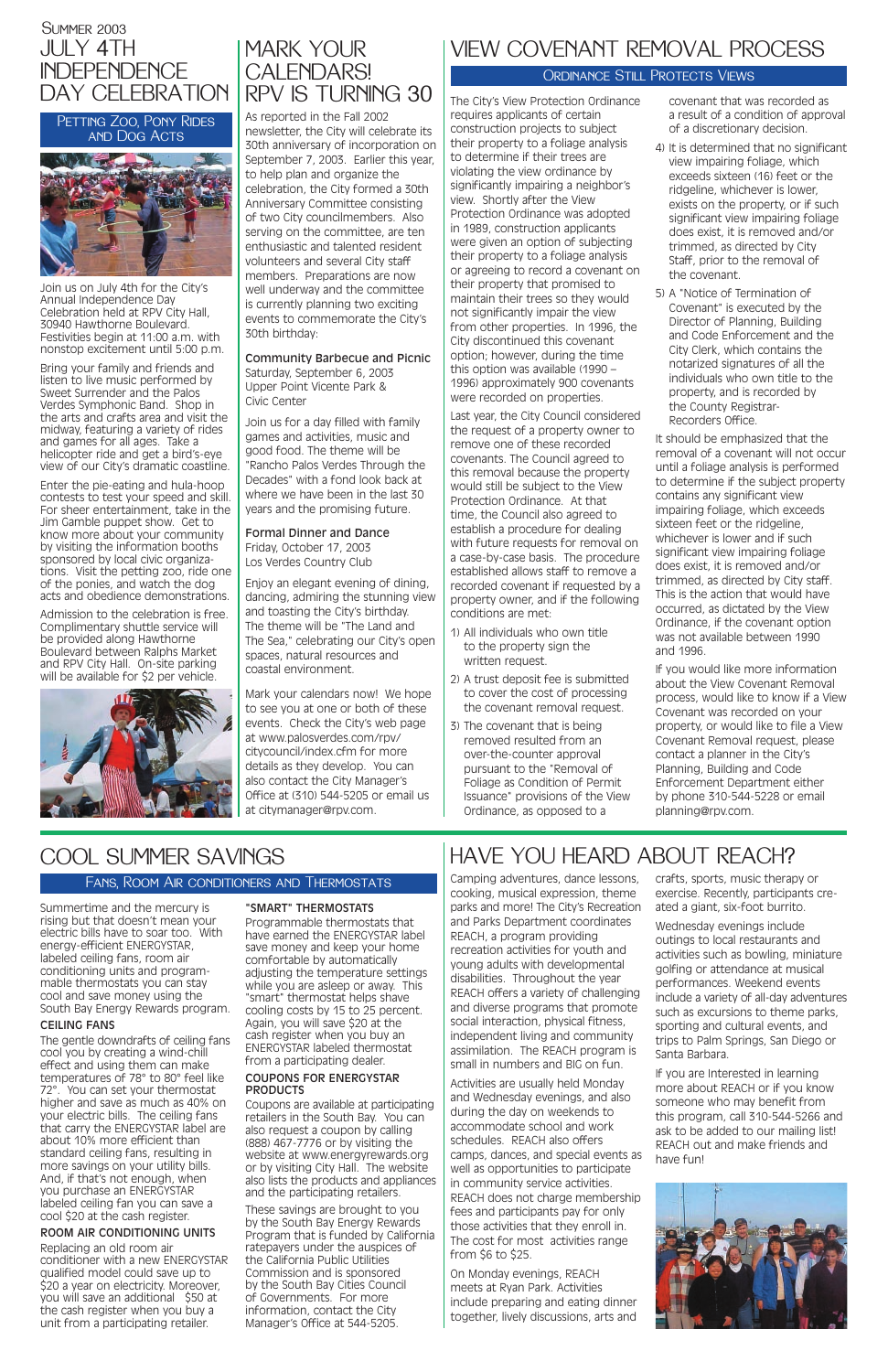This past winter, we reported that the familiar landmark ship and the lighthouse at Ryan Park had to go because the state had mandated new specifications for playground equipment. This project got top priority because the City wanted the new equipment installed for the summer. Deadlines were met, the project stayed within budget, and the ship and lighthouse have been replaced with new bright new equipment: two ships, ten swings, several whale spring rides, a four wheel play structure, and a toddler play unit. The swings, slides and rides accommodate ages two to twelve years old, are ADA accessible and located near handicapped parking.

These improvements were funded in part by a \$50,000 grant from the California Park Playground Accessibility and Recycling Grant Program. Keeping the City's commitment to reuse, reduce and recycle, this equipment is made from recycled plastic and the play surface is made from recycled tires. For those readers nostalgic for the old steel equipment, it was sent to a steel recycling facility; the old concrete and dirt were taken to an inert recycling facility.

READY FOR SUMMER FUN IN THE Spring 2002 issue of the Newsletter, we reported to you on the stabilization of the San Ramon Canyon project. We are now glad to report that April 30, 2003 marked the last day of construction for this project that is located in a hillside residential area between San Ramon Drive and Calle Aventura just southwest of Palos Verdes Drive East. The project components included construction of a 36" inch diameter storm drain system, import of 80,000 cubic yards of fill material, concrete v-ditches, subterranean drains, roadway

> Are you an enthusiastic volunteer? Would you like to be a hike leader for children and the general public? We have indoor activities, too.

This play equipment should provide the City's new crop of toddlers and youngsters with as many good memories as the grand old stuff gave earlier generations.



### Would you like to be a Docent at the POINT VICENTE INTERPRETIVE CENTER?



**SUMMER 2003** 

### RYAN PARK: NEW EQUIPMENT INSTALLED





reconstruction and vegetation restoration. The project repaired the erosion-damaged canyon slope, aged storm drain system and remediated an active landslide.

# SAN RAMON DRAINAGE AND LANDSLIDE STABILIZATION PROJECT

### BECOME A MEMBER OF LOS SERENOS DE POINT VICENTE

When you get your July billing from resident gets a check for \$250. Waste Management or Ivy Rubbish, look for the entry card for the Recyclers of the Month drawing. Fill it out and send it to City Hall. Twice a month at City Council meetings one of these post cards is drawn from the "recycle" drum and, after verifying that the sender does recycle, that ®®®

### CLASSES BEGIN WEDNESDAY, SEPTEMBER 24, 2003

No experience is required, a minimum commitment is expected, and we will train you.

Hike Abalone Cove Tide Pools, Ocean Trails, and Forrestal Nature Preserve in beautiful Rancho Palos Verdes.



Call the City of Rancho Palos Verdes Recreation and Parks Department at 544-5264

Or visit Los Serenos de Point Vicente at www.palosverdes.com/RPV/recreationparks/docents

Want to get rid of that old couch, water heater, mattress, desk, dishwasher and all that stuff that has been clogging up the garage? No problem!

For old appliances that are in working condition and for furniture that is in good shape, donate it to the Goodwill (562-435-7741), the



de Paul Society (800-974-3571). These organizations will pick up the items, put them to good use, and give you a

tax-deductible receipt.

For appliances that Management

are not in working condition, and for furniture that is unusable, call your trash hauler for a free bulky item pickup. Waste

> (310) 830-7100 and Ivy Rubbish (310) 379-1024 offer their customers three bulky item pickups per year at no charge.

### GET RID OF BULKY ITEMS

#### Another Chance to Clean Out the Garage

For additional free blue "Recycling" and green "Green Waste" cans call Waste Management at 830-7100 and their own trash cans.

Ivy Rubbish at 379-1024. As for trash, as usual, residents supply

## NEED MORE RECYCLE & GREEN WASTE CANS?

That is a total of 24 winners a year! Yes, you actually can

win \$250 for recycling paper, bottles, cans, newspaper, cardboard, plastics and/or green waste. This is the City's way of thanking residents for participating in the recycling program.

### RECYCLERS OF THE MONTH CAN WIN \$250!

#### Be One of the 24 Annual Winners



Join the Los Serenos de Point Vicente docents for a guided tour of the Ocean Trails Project on the fourth Sunday of each month at 3:00 p.m. The walks begin at the public parking lot at the end of La Rotonda Drive just off Palos Verdes Drive South in beautiful Rancho Palos Verdes. These tours take place on paved, gently sloping trails along

the bluff edge and though the habitat corridor. Participants should wear comfortable shoes and a hat and bring a small bottle of water. Tours last approximately one hour and reservations are not required. For more information, please call the hike line at (310) 377-0360, extension 309.



### DOCENT NATURE HIKES AT OCEAN TRAILS